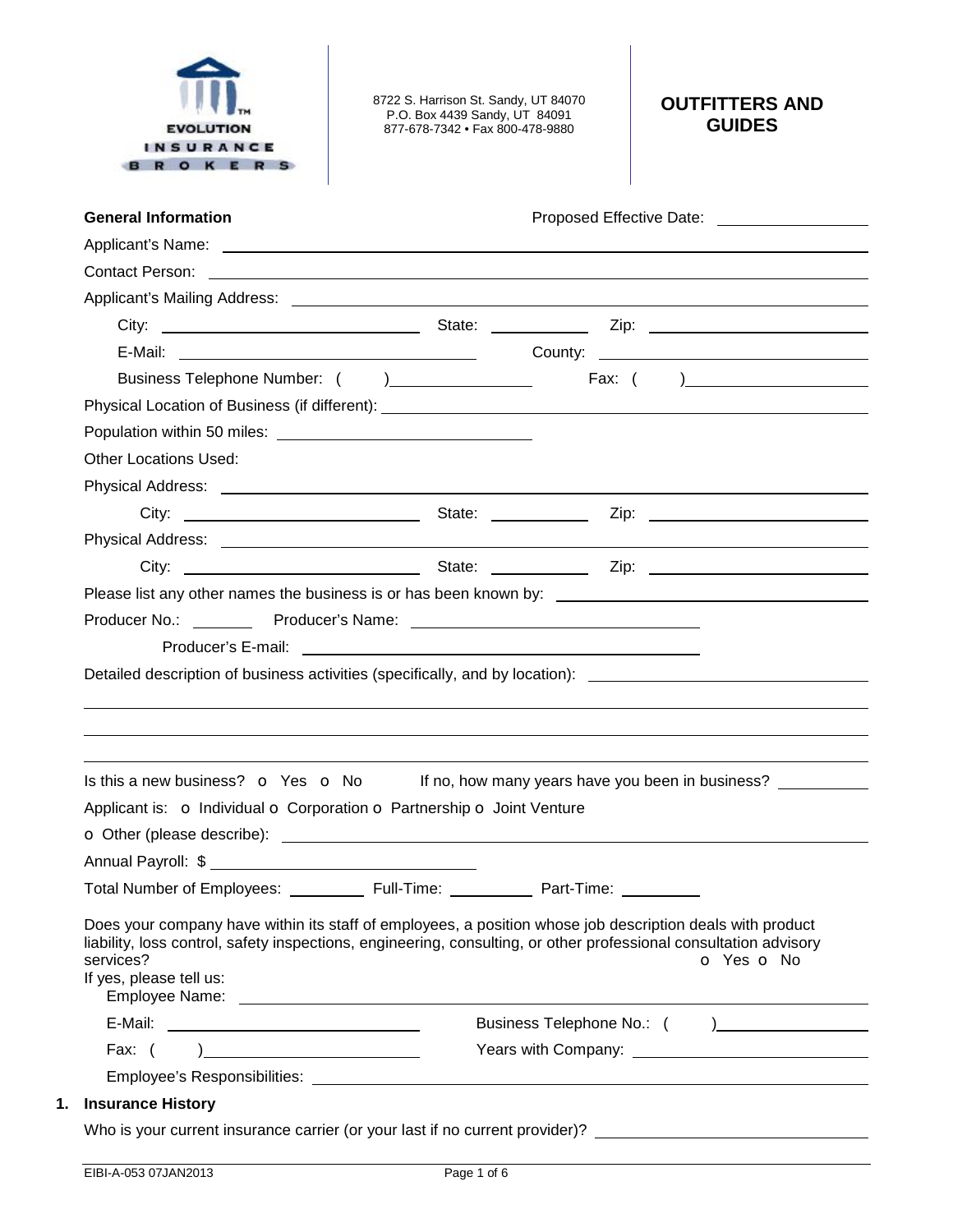Provide name(s) for all insurance companies that have provided Applicant insurance for the last three years:

|                        | Coverage: | Coverage: | Coverage: |
|------------------------|-----------|-----------|-----------|
| <b>Company Name</b>    |           |           |           |
| <b>Expiration Date</b> |           |           |           |
| <b>Annual Premium</b>  | w         | \$        | ѡ         |

Has the Applicant or any predecessor or related person or entity ever had a claim? **o** Yes **o** No Attach a five year loss/claims history, including details. (REQUIRED)

Have you had any incident, event, occurrence, loss, or Wrongful Act which might give rise to a Claim covered by this Policy, prior to the inception of this Policy? **o** Yes **o** No If yes, please explain:

Has the Applicant, or anyone on the Applicant's behalf, attempted to place this risk in standard markets?

 o Yes o No If the standard markets are declining placement, please explain why:

## **2. Desired Insurance**

## **Limit of Liability:**

|          | Per Act/Aggregate     | ΟR      | Per Person/Per Act/Aggregate    |
|----------|-----------------------|---------|---------------------------------|
| $\circ$  | \$50,000/\$100,000    | $\circ$ | \$25,000/\$50,000/\$100,000     |
| $\circ$  | \$150,000/\$300,000   | O       | \$75,000/\$150,000/\$300,000    |
| $\circ$  | \$250,000/\$1,000,000 | O       | \$100,000/\$250,000/\$1,000,000 |
| $\circ$  | \$500,000/\$1,000,000 | $\circ$ | \$250,000/\$500,000/\$1,000,000 |
| $\Omega$ | Other:                | Ω       | Other:                          |

**Self-Insured Retention (SIR):** o \$1,000 (Minimum) o \$1,500 o \$2,500 o \$5,000 o \$10,000 **3. Business Activities** 

- 1. Persons providing accounting and tax services:
	- a. Name:
	- b. Address:
- 2. Length of Season:
- 3. Description of Premises. Please include any information, which adequately describes your premises, i.e., photos, diagrams, brochures, etc.

| <b>ADDRESS</b>                                                                                        | USE | <b>ACREAGE OWN RENT</b> |  |  | <b>LEASE</b> | # OF<br><b>BUILDINGS</b> | <b>PREMISE LIABILITY</b><br><b>REQUESTED Y/N</b> |
|-------------------------------------------------------------------------------------------------------|-----|-------------------------|--|--|--------------|--------------------------|--------------------------------------------------|
|                                                                                                       |     |                         |  |  |              |                          |                                                  |
|                                                                                                       |     |                         |  |  |              |                          |                                                  |
|                                                                                                       |     |                         |  |  |              |                          |                                                  |
| ldentify all locations where activities take place by: area, river, state, national forest, park, etc |     |                         |  |  |              |                          |                                                  |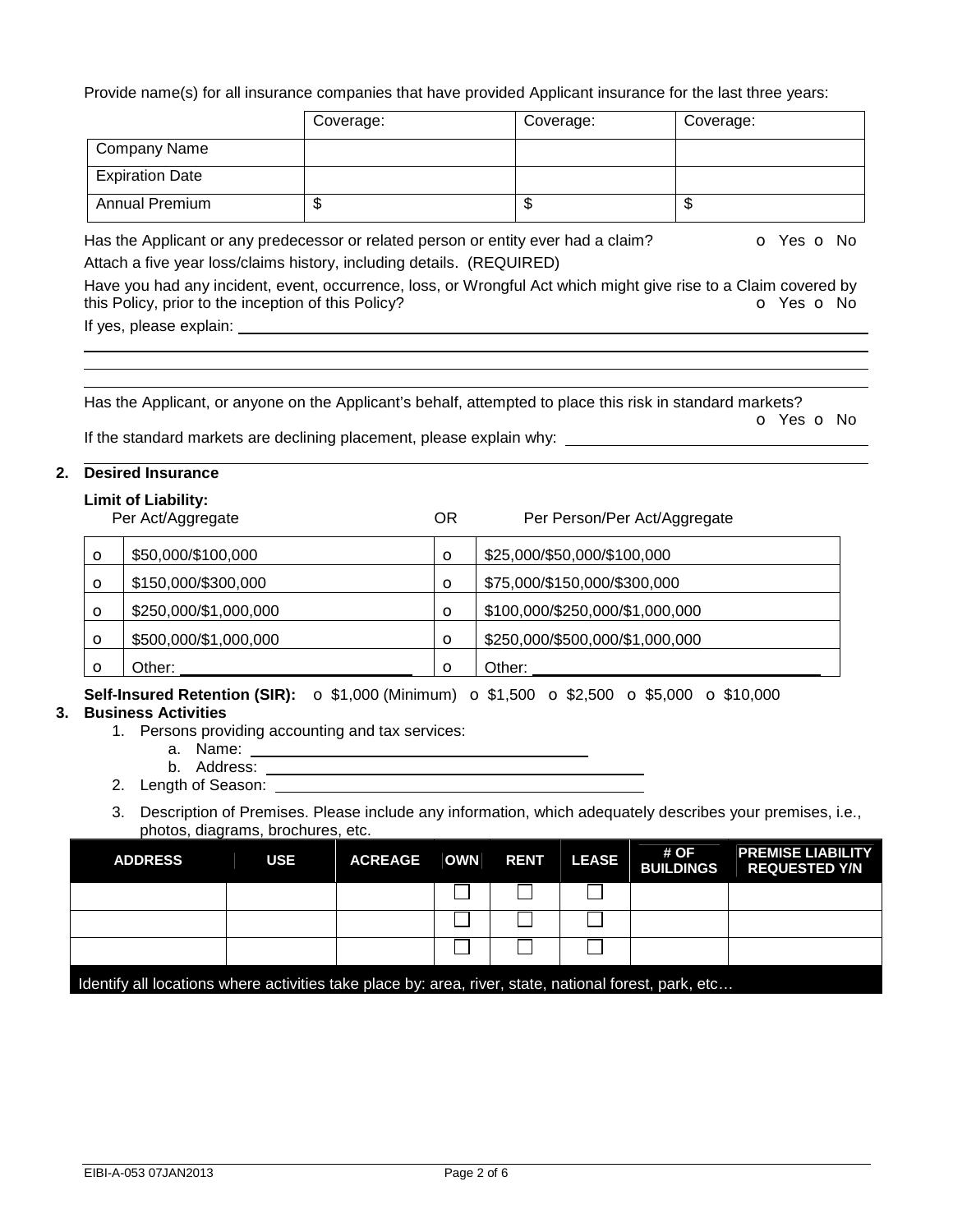| ,我们就会不会不会。""我们,我们就会不会不会,我们就会不会不会,我们就会不会不会。""我们,我们就会不会不会。""我们,我们就会不会不会,我们就会不会不会。"" |  |  |
|-----------------------------------------------------------------------------------|--|--|
| ,我们也不会有什么?""我们的人,我们也不会有什么?""我们的人,我们也不会有什么?""我们的人,我们也不会有什么?""我们的人,我们也不会有什么?""我们的人  |  |  |
|                                                                                   |  |  |

| Please list all activities for which coverage is being requested. Activities which are not identified and for which no |
|------------------------------------------------------------------------------------------------------------------------|
| premium has been paid are excluded. Prior to binding coverage, the conduct of some activities will have to be          |
| further explained in supplemental applications. All others must be described or no coverage can be provided.           |

|    | Lodging                                                                                                                                                                                                                        | <b>Guided Ski Trips</b>           |               | <b>Trail Rides</b>                                                                                                    |                      |
|----|--------------------------------------------------------------------------------------------------------------------------------------------------------------------------------------------------------------------------------|-----------------------------------|---------------|-----------------------------------------------------------------------------------------------------------------------|----------------------|
|    | Fishing                                                                                                                                                                                                                        | <b>River Trips</b>                |               | Climbing Gym                                                                                                          |                      |
|    | Fishing w/ Boats                                                                                                                                                                                                               | Snowmobile Trips                  |               | <b>Guided Hunting w/out Horses</b>                                                                                    |                      |
|    | Pack Trips                                                                                                                                                                                                                     | Sea Kayaking                      |               | Guided Hunting w/ Horses                                                                                              |                      |
|    | Nordic Center                                                                                                                                                                                                                  | Hiking/Camping                    |               | Drop Camp w/ Horses                                                                                                   |                      |
|    | Rock Climbing                                                                                                                                                                                                                  | <b>Bike Tours</b><br>$\mathbf{1}$ |               | Drop Camp w/out Horses                                                                                                |                      |
|    | Guest Ranch                                                                                                                                                                                                                    | Ropes Course<br>$\mathbf{L}$      |               |                                                                                                                       |                      |
|    | Other: and the contract of the contract of the contract of the contract of the contract of the contract of the contract of the contract of the contract of the contract of the contract of the contract of the contract of the |                                   |               |                                                                                                                       |                      |
| 4. |                                                                                                                                                                                                                                |                                   |               | How often is equipment checked and inspected? __________________________________                                      |                      |
| 5. |                                                                                                                                                                                                                                |                                   |               |                                                                                                                       |                      |
| 6. | Do your customers rent any of your equipment?                                                                                                                                                                                  |                                   |               |                                                                                                                       | $\Box$ Yes $\Box$ No |
|    | If yes, please describe: expression of the state of the state of the state of the state of the state of the state of the state of the state of the state of the state of the state of the state of the state of the state of t |                                   |               |                                                                                                                       |                      |
| 7. | Do you keep maintenance records?                                                                                                                                                                                               |                                   |               |                                                                                                                       | $\Box$ Yes $\Box$ No |
|    |                                                                                                                                                                                                                                |                                   |               | Please attach a list of first aid supplies and rescue equipment that is carries on each trip.                         |                      |
| 8. |                                                                                                                                                                                                                                |                                   |               | List all motorized off-road vehicles and how many you use. All others must be described or no coverage                |                      |
|    | can be provided.                                                                                                                                                                                                               |                                   |               |                                                                                                                       |                      |
|    | 4 WD Vehicles                                                                                                                                                                                                                  |                                   | 4 WD ATV      |                                                                                                                       |                      |
|    | $\Box$ 3 WD Vehicles                                                                                                                                                                                                           |                                   | Snowmobiles   |                                                                                                                       |                      |
|    | $\Box$ Snow Cat                                                                                                                                                                                                                |                                   | □ Motor Boats |                                                                                                                       |                      |
|    | $\Box$ Other:                                                                                                                                                                                                                  |                                   |               | <u> 1989 - Johann Harry Harry Harry Harry Harry Harry Harry Harry Harry Harry Harry Harry Harry Harry Harry Harry</u> |                      |
| 9. |                                                                                                                                                                                                                                |                                   |               | List of all off-road motorized transportation including description, make, year, and model. Description of            |                      |
|    |                                                                                                                                                                                                                                |                                   |               |                                                                                                                       |                      |
|    |                                                                                                                                                                                                                                |                                   |               |                                                                                                                       |                      |
|    |                                                                                                                                                                                                                                |                                   |               |                                                                                                                       |                      |
|    |                                                                                                                                                                                                                                |                                   |               |                                                                                                                       |                      |
|    |                                                                                                                                                                                                                                |                                   |               |                                                                                                                       |                      |
|    |                                                                                                                                                                                                                                |                                   |               | 10. How many of your employees work year round? How many work on a seasonal basis?                                    |                      |
|    |                                                                                                                                                                                                                                |                                   |               |                                                                                                                       |                      |

| <b>FULL TIME PART TIME</b> |
|----------------------------|
|                            |
|                            |
|                            |
|                            |
|                            |

11. Typically, when you are hiring, do you get:  $\Box$  Applications  $\Box$  Resumes  $\Box$  References  $\Box$  Interviews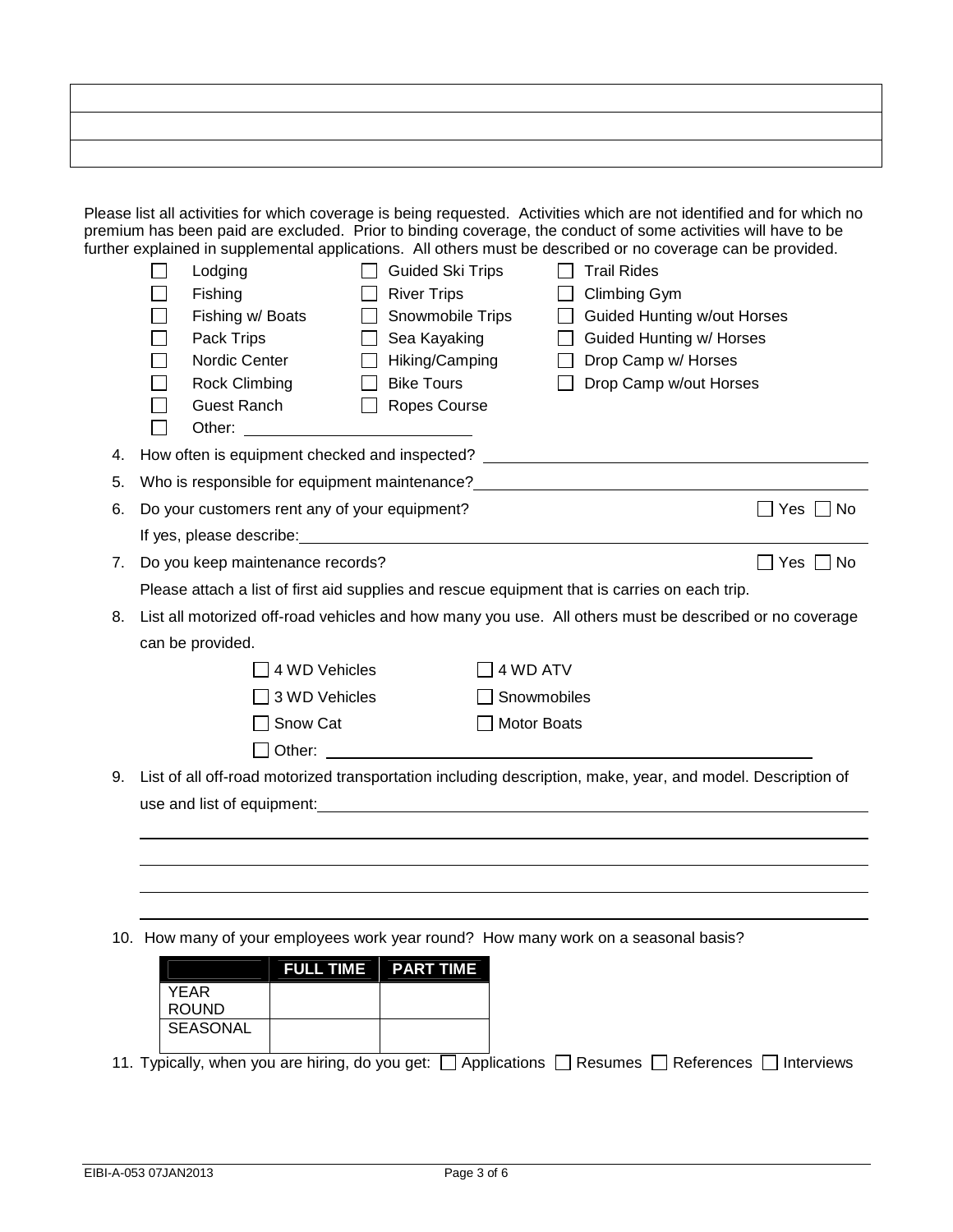12. What are the minimum requirements and certifications for being an instructor or guide with your company?

| 13. Describe required staff training for guides or instructors:                                                                                                                                                                |                |                |       |             |
|--------------------------------------------------------------------------------------------------------------------------------------------------------------------------------------------------------------------------------|----------------|----------------|-------|-------------|
|                                                                                                                                                                                                                                |                |                |       | Do you      |
| Do you utilize Independent Contractors as employees?                                                                                                                                                                           |                |                |       | No<br>Yes I |
| If yes, how many: If yes are not all the set of the set of the set of the set of the set of the set of the set of the set of the set of the set of the set of the set of the set of the set of the set of the set of the set o |                |                |       |             |
| 14. What is the minimum age of employees?                                                                                                                                                                                      |                | $16 - 18$      | 18-21 | $21+$       |
| 15. What, if any, is the minimum and maximum age of participants?                                                                                                                                                              |                |                |       |             |
|                                                                                                                                                                                                                                | <b>MINIMUM</b> | <b>MAXIMUM</b> |       |             |
| AGE                                                                                                                                                                                                                            |                |                |       |             |
| 16. Is there a suggested clothing/equipment list for your customers?                                                                                                                                                           |                |                |       | Yes<br>No   |
| 17. What is the guide/instructor to participant ratio? Average                                                                                                                                                                 |                |                |       | Maximum     |

18. The Insurer is looking for partners that are committed to using high level or risk management in their operations. The following list is considered essential for your legal self-defense. If you do not currently have any of these items, the Insurer will help you to develop them with samples, advise and outlines. Check the appropriate box:

|                                                                                    | <b>WE CURRENTLY</b><br><b>UTILIZE</b> | <b>AGREE TO DEVELOP,</b><br><b>IMPLEMENT AND</b><br><b>UTILIZE</b> |
|------------------------------------------------------------------------------------|---------------------------------------|--------------------------------------------------------------------|
| Scripted, written safety talk outline.                                             |                                       |                                                                    |
| Make no guarantees of safety in all literature, marketing.                         |                                       |                                                                    |
| All field staff will have basic first aid training.                                |                                       |                                                                    |
| Written emergency, evacuation plan.                                                |                                       |                                                                    |
| System for collecting complete names/addresses of all<br>witnesses to an accident. |                                       |                                                                    |
| Liability release form (insurer can review and/or provide).                        |                                       |                                                                    |

19. Participation days and additional figures. Supply estimated participant days for each activity and location:

| <b>DESCRIPTION OF ACTIVITY</b> | <b>ANNUAL # OF</b><br><b>GUESTS OR</b><br><b>PARTICIPANTS</b> | $\mathbf{x}$ | <b>NUMBER OF</b><br><b>DAYS EACH</b><br><b>PERSON</b><br><b>PARTICPATED</b> | Е   | <b>TOTAL USER DAYS</b> |
|--------------------------------|---------------------------------------------------------------|--------------|-----------------------------------------------------------------------------|-----|------------------------|
|                                |                                                               | X            |                                                                             | $=$ |                        |
|                                |                                                               | X            |                                                                             | $=$ |                        |
|                                |                                                               | X            |                                                                             | $=$ |                        |
|                                |                                                               | x            |                                                                             | $=$ |                        |
|                                |                                                               | x            |                                                                             | $=$ |                        |
|                                |                                                               | x            |                                                                             | $=$ |                        |
|                                |                                                               | X            |                                                                             | $=$ |                        |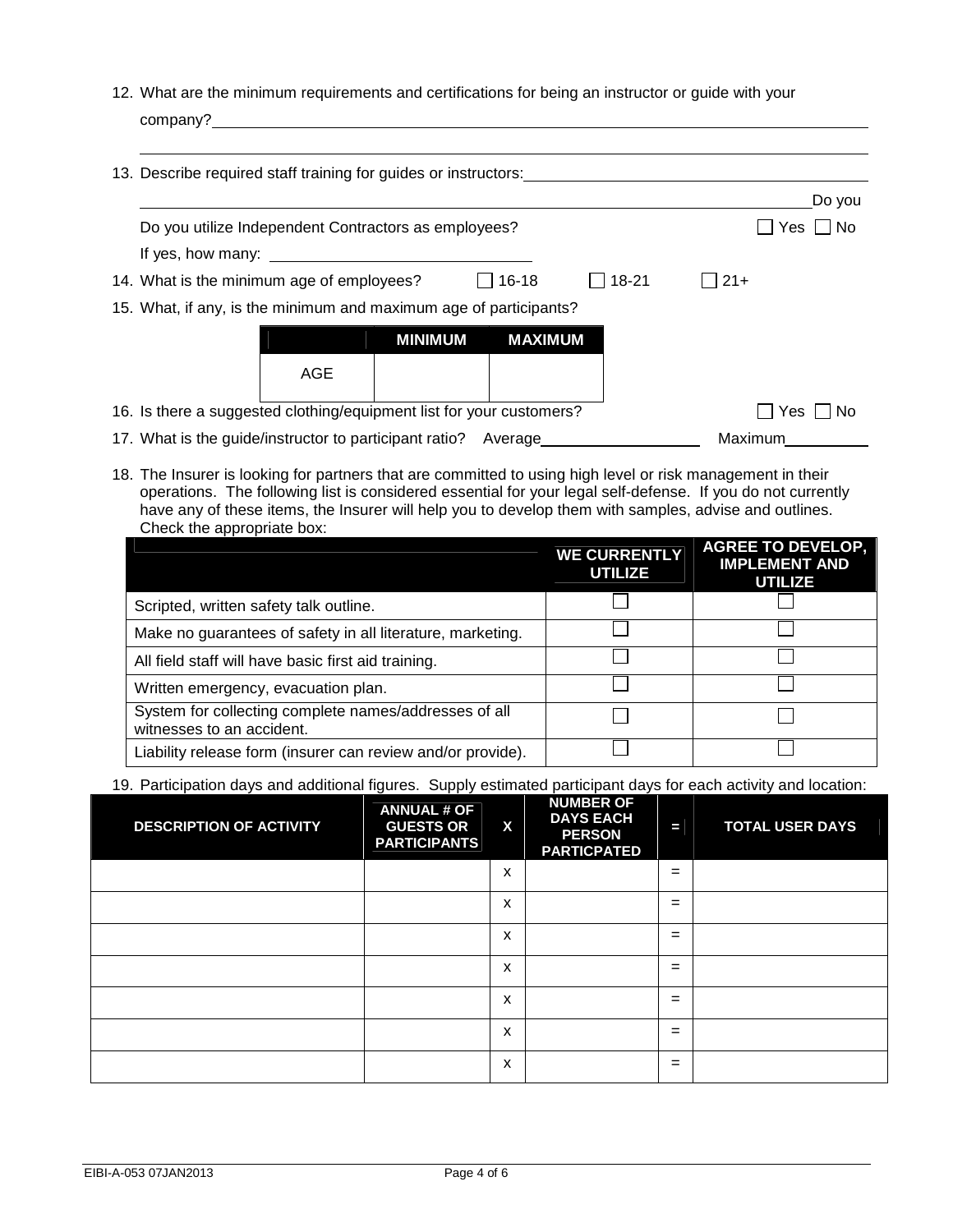20. Gross Receipts: Break out gross receipts by category. All others must be described or no coverage can be provided.

|                         | <b>LAST YEAR</b> | <b>ESTIMATED FOR THIS</b><br><b>YEAR</b> |
|-------------------------|------------------|------------------------------------------|
| <b>Retail Sales</b>     | \$               | \$                                       |
| <b>Rental Fees</b>      | \$               | \$                                       |
| <b>Guided Trips</b>     | \$               | \$                                       |
| <b>Competition Fees</b> | \$               | \$                                       |
| Other                   | \$               | \$                                       |
| Total                   | \$               | \$                                       |

21. Please list all entities requiring Additional Insured Certificates.

|   | <b>LAND</b><br><b>OWNER</b> | GOVERNMENT CONCESSION OTHER<br><b>AGENCY</b> |  |
|---|-----------------------------|----------------------------------------------|--|
|   |                             |                                              |  |
|   |                             |                                              |  |
| Ő |                             |                                              |  |

22. Checklist of items to include with this application, if available:

| $\Box$ Brochure                   | Advertising Materials                          |
|-----------------------------------|------------------------------------------------|
| $\Box$ Liability Waiver (if used) | □ Operating Plan, Procedural Manual (Optional) |
| $\Box$ Staff Manual               | $\Box$ Emergency Plan                          |
| Personnel Roster                  | $\Box$ Registration Form                       |
| $\Box$ First Aid Kit List         | $\Box$ Safety Talk Outline                     |
|                                   |                                                |

□ Suggested Clothing/Equipment List

## **REPRESENTATIONS AND WARRANTIES**

The "Applicant" is the party to be named as the "Insured" in any insuring contract if issued. By signing this Application, the Applicant for insurance hereby represents and warrants that the information provided in the Application, together with all supplemental information and documents provided in conjunction with the Application, is true, correct, inclusive of all relevant and material information necessary for the Insurer to accurately and completely assess the Application, and is not misleading in any way. The Applicant further represents that the Applicant understands and agrees as follows: (i) the Insurer can and will rely upon the Application and supplemental information provided by the Applicant, and any other relevant information, to assess the Applicant's request for insurance coverage and to quote and potentially bind, price, and provide coverage; (ii) the Application and all supplemental information and documents provided in conjunction with the Application are warranties that will become a part of any coverage contract that may be issued; (iii) the submission of an Application or the payment of any premium does not obligate the Insurer to quote, bind, or provide insurance coverage; and (iv) in the event the Applicant has or does provide any false, misleading, or incomplete information in conjunction with the Application, any coverage provided will be deemed void from initial issuance.

The Applicant hereby authorizes the Insurer and its agents to gather any additional information the Insurer deems necessary to process the Application for quoting, binding, pricing, and providing insurance coverage including, but not limited to, gathering information from federal, state, and industry regulatory authorities, insurers, creditors, customers, financial institutions, and credit rating agencies. The Insurer has no obligation to gather any information nor verify any information received from the Applicant or any other person or entity. The Applicant expressly authorizes the release of information regarding the Applicant's losses, financial information, or any regulatory compliance issues to this Insurer in conjunction with consideration of the Application.